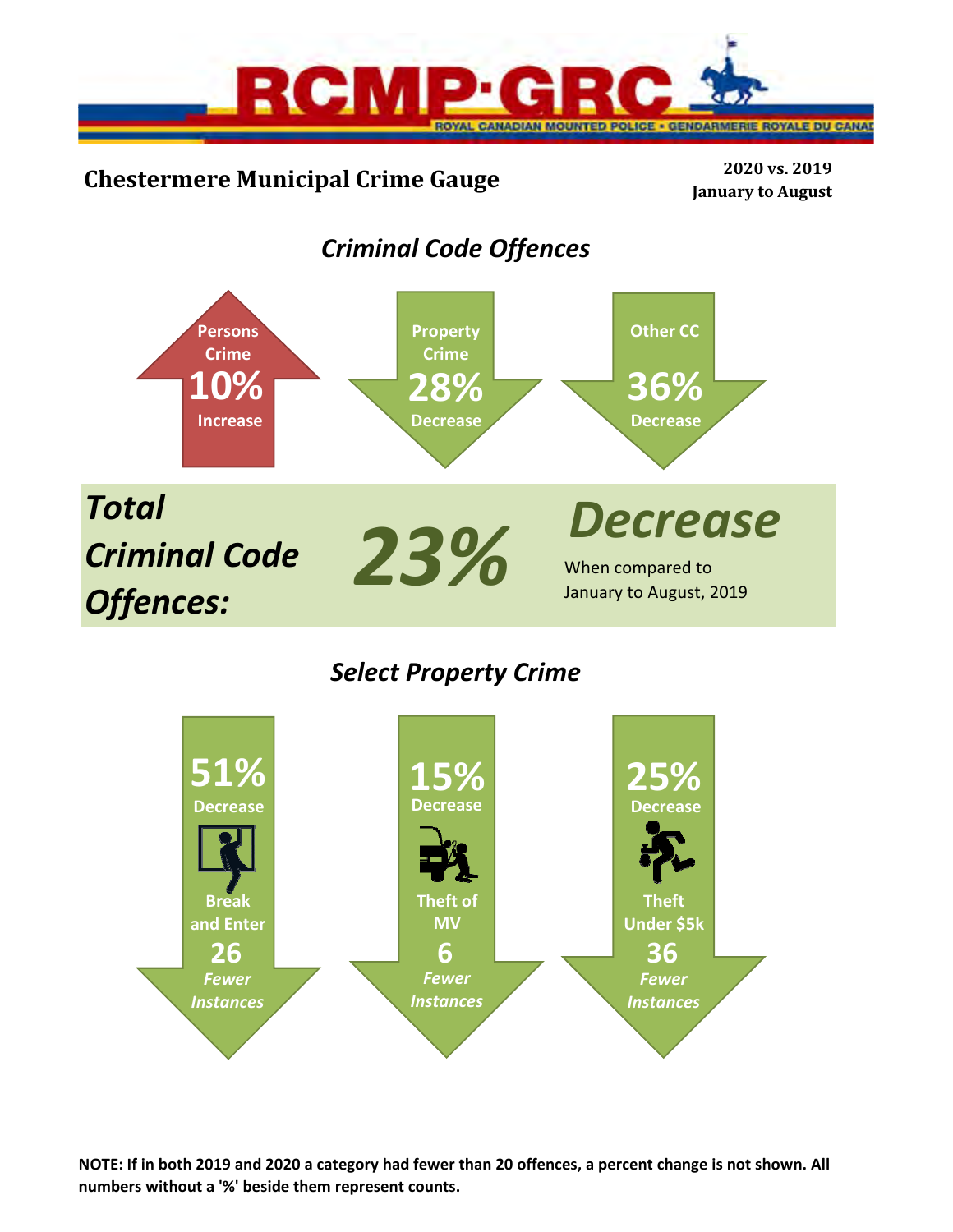Cripto Statistics (Actual) Police · GENDARMERIE ROYALE DU CANADA

**Avg File +/‐ per Year**

**January to August: 2016 ‐ 2020**

**Chestermere Municipal Detachment**

 $\mathbb{R}$ 

**CATEGORY Trend 2016 2017 2018 2019 2020 % Change 2016 ‐ 2020 % Change 2019 ‐ 2020** Homicides & Offences Related to Death  $\bigcup_{n=1}^{\infty}$  0 0 0 1 0 0 2 N/A N/A 0.4 Robbery 40012 ‐50% 100% ‐0.3 Sexual Assaults 4 3 10 5 4 0% ‐20% 0.2 Other Sexual Offences 1  $\sim$  1 3 12 3 6 500% 100% 1.0 Assault 64 62 68 56 56 ‐13% 0% ‐2.2 Kidnapping/Hostage/Abduction | 1 0 0 0 0 1 2 N/A 100% 0.5 Extortion 1 1 4 2 1 0% ‐50% 0.1 Criminal Harassment 1.5 21 21 22 23 10% 10% 1.5 Uttering Threats 28 23 23 45 29 34 21% 17% 1.8 **TOTAL PERSONS 123 102 156 118 130 6% 10% 3.0** Break & Enter 37 1 37 | 42 | 36 | 51 | 25 | 32% | 51% | -1.5 Theft of Motor Vehicle 2.2 Theft Over \$5,000 **10** 10 10 15 12 9 9 -10% <sup>10</sup> 10 -0.8 Theft Under \$5,000 186 196 196 196 251 143 107 -42% -25% -21.1 Possn Stn Goods 33 46 64 56 22 ‐33% ‐61% ‐1.2 51 – 15% – 15% – 15% – 15% – 15% – 15% – 15% – 15% – 15% – 15% – 15% – 15% – 15% – 15% – 15% – 15% – 15% – 16 Arson 0 2 1 1 2 N/A 100% 0.3 Mischief To Property **101 101 101 101 101 105 106 109** -2% -7% 0.1 All categories contain "Attempted" and/or "Completed" September 4, 2020

**TOTAL PROPERTY 464** 504 669 483 349 -25% -28% -25.1 Offensive Weapons 13 13 13 14 17 7 -46% – 59% – 0.8 Disturbing the peace 47 41 36 36 45 ‐4% 25% ‐0.9 Fail to Comply & Breaches 2.5 20 31 38 64 16 -20 -20 -75 - 75% 2.5  **OTHER CRIMINAL CODE** 27 26 33 31 27 0% ‐13% 0.5 **TOTAL OTHER CRIMINAL CODE 107 111 121 148 95 ‐11% ‐36% 1.3** TOTAL CRIMINAL CODE **120.8 694 717 946 749 574 -17%** -23% -20.8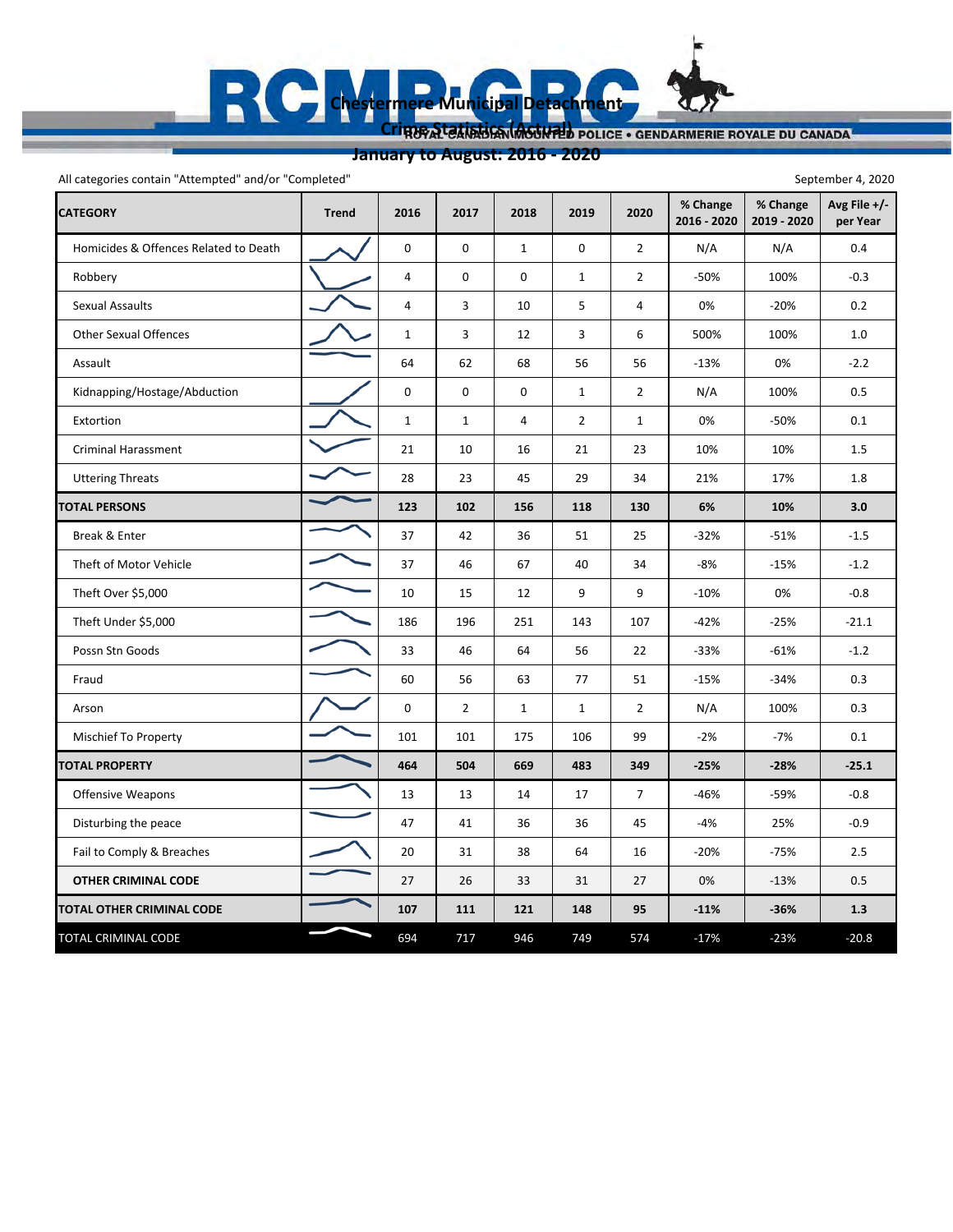Cripto Statistics (ACTUAL) POLICE . GENDARMERIE ROYALE DU CANADA

**Chestermere Municipal Detachment**

**January to August: 2016 ‐ 2020**

E1

**CATEGORY Trend 2016 2017 2018 2019 2020 % Change 2016 ‐ 2020 % Change 2019 ‐ 2020 Avg File +/‐ per Year** Drug Enforcement ‐ Production 11000 ‐100% N/A ‐0.3 Drug Enforcement - Possession 80 11.4 Drug Enforcement - Trafficking 13 | 13 | 5 | 3 | 4 | 8 | -38% | 100% | -1.1 Drug Enforcement - Other **Drug Enforcement - Other Constant A** O.O 0 0 0 0 0 0 0 0 0 N/A 0 0.0 **Total Drugs 64 39 38 13 13 ‐80% 0% ‐12.8** Cannabis Enforcement 0 0 0 2 2 N/A 0% 0.6 Federal ‐ General 10 24 8 10 9 ‐10% ‐10% ‐1.6 **TOTAL FEDERAL 74 63 46 25 24 ‐68% ‐4% ‐13.8** Liquor Act 43 26 32 32 31 ‐28% ‐3% ‐1.8 Cannabis Act 0 0 0 14 16 N/A 14% 4.6 Mental Health Act 75 79 60 70 81 8% 16% 0.3 Other Provincial Stats 15.5 **Total Provincial Stats 219 225 206 293 278 27% ‐5% 18.6** Municipal By‐laws Traffic 12 6 19 68 23 92% ‐66% 8.4 Municipal By‐laws 280 257 178 278 -1% 56% -12.6 **Total Municipal 292 306 276 246 301 3% 22% ‐4.2** Fatals 0 0 0 0 0 N/A N/A 0.0 Injury MVC 24% (2.4% ) 2.4% (2.4% ) 11 | 18 | 17 | 17 | 13 | 18% | 2.4% | 0.3 Property Damage MVC (Reportable) | 139 | 175 | 169 | 149 | 90 | -35% | -40% | -12.4 Property Damage MVC (Non Reportable)  $\sim$  13 13 35 31 28 15 15 15 46% 1.7 TOTAL MVC 163 | 208 | 219 | 194 | 118 | -28% | -39% | -10.4 Provincial Traffic **1,197 1,197 1,052 1,131 1,052 1,129 1,945 1,945 1,0**52 1,945 1,945 1,945 1,557.3 **Other Traffic 18 19 17 10 18 0% 80% ‐0.9 Criminal Code Traffic 62 68 80 54 52 -16% -4% -3.4 Common Police Activities False Alarms 211 215 68 49 -81% -28% -55.3**  False/Abandoned 911 Call and 911 Act **7 12 11 7 17 143% 143% 1.5** Suspicious Person/Vehicle/Property **190 141 148 170 150 -21% -21%** -12% -5.1 Persons Reported Missing **24 20 32 23 17 -29% -26%** -1.1 Search Warrants **62023 62023 12023 12023 12023 12033 12033 12033 12033 12033 12033 12033 12033 12033 12033 12033 12033 12033 12033 12033 12033 12033 12033 12033 12033 12033** Spousal Abuse - Survey Code (Reported) **84 84 139 134 140 112 33% 33% 1 -20%** 5.7 Form 10 (MHA) (Reported) **0 0 0 0 30 N/A N/A 6.0** All categories contain "Attempted" and/or "Completed" September 4, 2020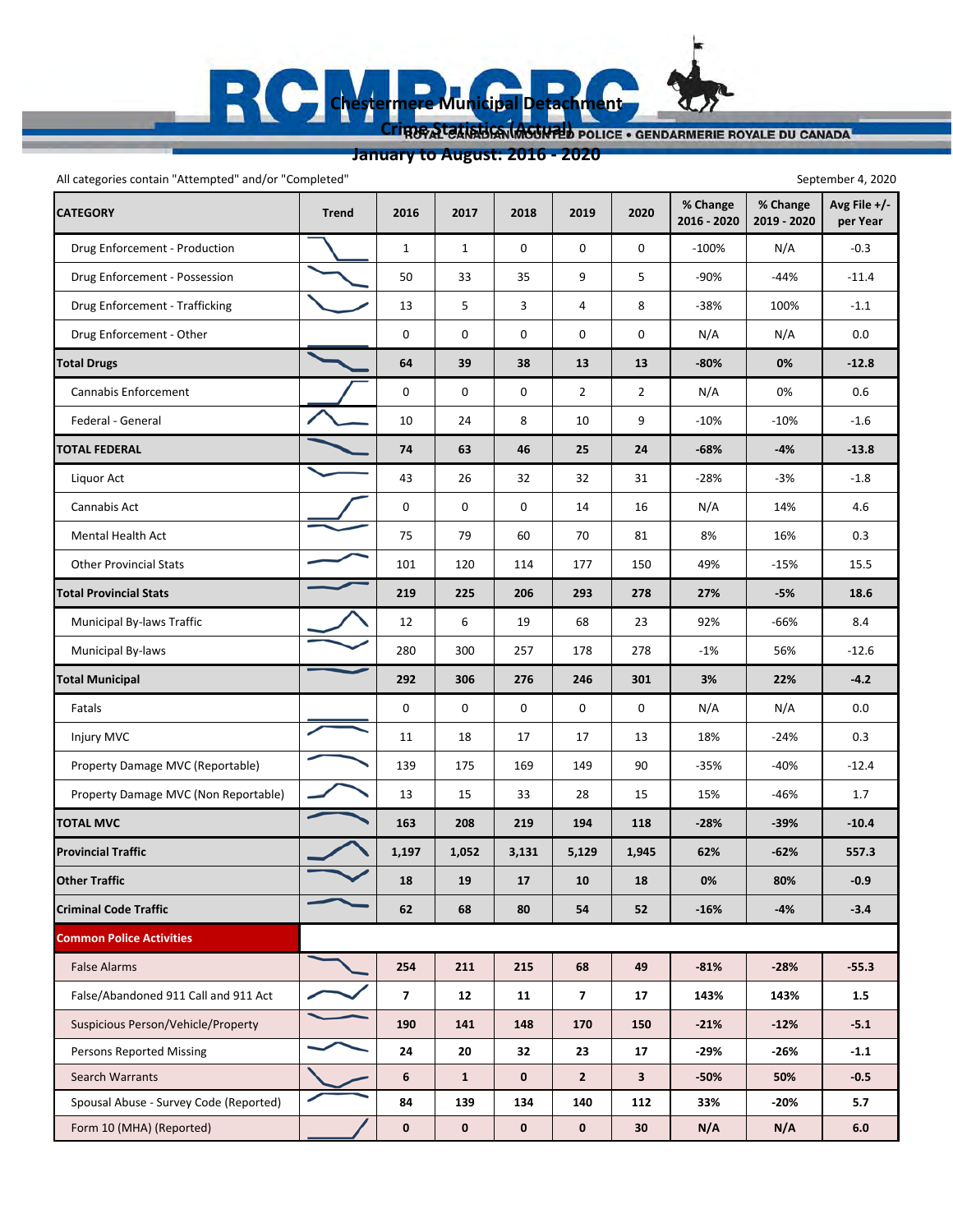## **August: 2016 ‐ 2020**

÷,

R

| All categories contain "Attempted" and/or "Completed"<br>September 4, 2020 |              |                         |                |                |                |                |                         |                         |                            |  |  |  |  |
|----------------------------------------------------------------------------|--------------|-------------------------|----------------|----------------|----------------|----------------|-------------------------|-------------------------|----------------------------|--|--|--|--|
| <b>CATEGORY</b>                                                            | <b>Trend</b> | 2016                    | 2017           | 2018           | 2019           | 2020           | % Change<br>2016 - 2020 | % Change<br>2019 - 2020 | Avg File $+/-$<br>per Year |  |  |  |  |
| Homicides & Offences Related to Death                                      |              | $\mathsf 0$             | 0              | 0              | $\mathbf 0$    | 0              | N/A                     | N/A                     | 0.0                        |  |  |  |  |
| Robbery                                                                    |              | $\mathbf 0$             | 0              | 0              | 0              | $\mathbf{1}$   | N/A                     | N/A                     | 0.2                        |  |  |  |  |
| <b>Sexual Assaults</b>                                                     |              | $\mathbf{1}$            | 0              | 0              | $\mathbf 0$    | 0              | $-100%$                 | N/A                     | $-0.2$                     |  |  |  |  |
| <b>Other Sexual Offences</b>                                               |              | 0                       | 0              | 0              | $\overline{2}$ | 0              | N/A                     | $-100%$                 | 0.2                        |  |  |  |  |
| Assault                                                                    |              | $\sf 5$                 | $\overline{7}$ | 16             | 3              | 6              | 20%                     | 100%                    | $-0.2$                     |  |  |  |  |
| Kidnapping/Hostage/Abduction                                               |              | $\pmb{0}$               | $\pmb{0}$      | 0              | 0              | 0              | N/A                     | N/A                     | 0.0                        |  |  |  |  |
| Extortion                                                                  |              | $\pmb{0}$               | 0              | $\mathbf{1}$   | $\mathbf 0$    | $\mathbf 0$    | N/A                     | N/A                     | 0.0                        |  |  |  |  |
| <b>Criminal Harassment</b>                                                 |              | $\overline{2}$          | 1              | $\overline{2}$ | $\overline{2}$ | $\overline{4}$ | 100%                    | 100%                    | 0.5                        |  |  |  |  |
| <b>Uttering Threats</b>                                                    |              | 3                       | 3              | 9              | $\overline{4}$ | $\overline{2}$ | -33%                    | $-50%$                  | $-0.1$                     |  |  |  |  |
| <b>TOTAL PERSONS</b>                                                       |              | 11                      | 11             | 28             | 11             | 13             | 18%                     | 18%                     | 0.4                        |  |  |  |  |
| Break & Enter                                                              |              | 6                       | $\overline{7}$ | $\mathbf{1}$   | 3              | $\mathbf{1}$   | $-83%$                  | $-67%$                  | $-1.4$                     |  |  |  |  |
| Theft of Motor Vehicle                                                     |              | $\overline{2}$          | 6              | 9              | $\overline{2}$ | $\overline{4}$ | 100%                    | 100%                    | 0.0                        |  |  |  |  |
| Theft Over \$5,000                                                         |              | $\overline{2}$          | 3              | 0              | $\mathbf 0$    | 0              | $-100%$                 | N/A                     | $-0.7$                     |  |  |  |  |
| Theft Under \$5,000                                                        |              | 23                      | 29             | 25             | 19             | 10             | $-57%$                  | $-47%$                  | $-3.6$                     |  |  |  |  |
| Possn Stn Goods                                                            |              | $\overline{\mathbf{4}}$ | 6              | 6              | $\overline{4}$ | 3              | $-25%$                  | $-25%$                  | $-0.4$                     |  |  |  |  |
| Fraud                                                                      |              | 11                      | 5              | 5              | 15             | 6              | $-45%$                  | $-60%$                  | 0.0                        |  |  |  |  |
| Arson                                                                      |              | 0                       | 0              | 0              | $\mathbf 0$    | $\overline{2}$ | N/A                     | N/A                     | 0.4                        |  |  |  |  |
| Mischief To Property                                                       |              | 19                      | 20             | 32             | 10             | 15             | $-21%$                  | 50%                     | $-1.8$                     |  |  |  |  |
| <b>TOTAL PROPERTY</b>                                                      |              | 67                      | 76             | 78             | 53             | 41             | $-39%$                  | $-23%$                  | $-7.5$                     |  |  |  |  |
| <b>Offensive Weapons</b>                                                   |              | 8                       | 1              | $\mathbf{1}$   | $\mathbf{1}$   | 0              | $-100%$                 | $-100%$                 | $-1.6$                     |  |  |  |  |
| Disturbing the peace                                                       |              | 8                       | $\overline{7}$ | 6              | $\overline{2}$ | 11             | 38%                     | 450%                    | 0.1                        |  |  |  |  |
| Fail to Comply & Breaches                                                  |              | $\overline{2}$          | 5              | 3              | $\overline{2}$ | 4              | 100%                    | 100%                    | 0.1                        |  |  |  |  |
| <b>OTHER CRIMINAL CODE</b>                                                 |              | 10                      | 5              | $\overline{2}$ | $\mathbf{1}$   | 6              | $-40%$                  | 500%                    | $-1.2$                     |  |  |  |  |
| TOTAL OTHER CRIMINAL CODE                                                  |              | 28                      | 18             | 12             | 6              | 21             | $-25%$                  | 250%                    | $-2.6$                     |  |  |  |  |
| TOTAL CRIMINAL CODE                                                        |              | 106                     | 105            | 118            | 70             | 75             | $-29%$                  | 7%                      | $-9.7$                     |  |  |  |  |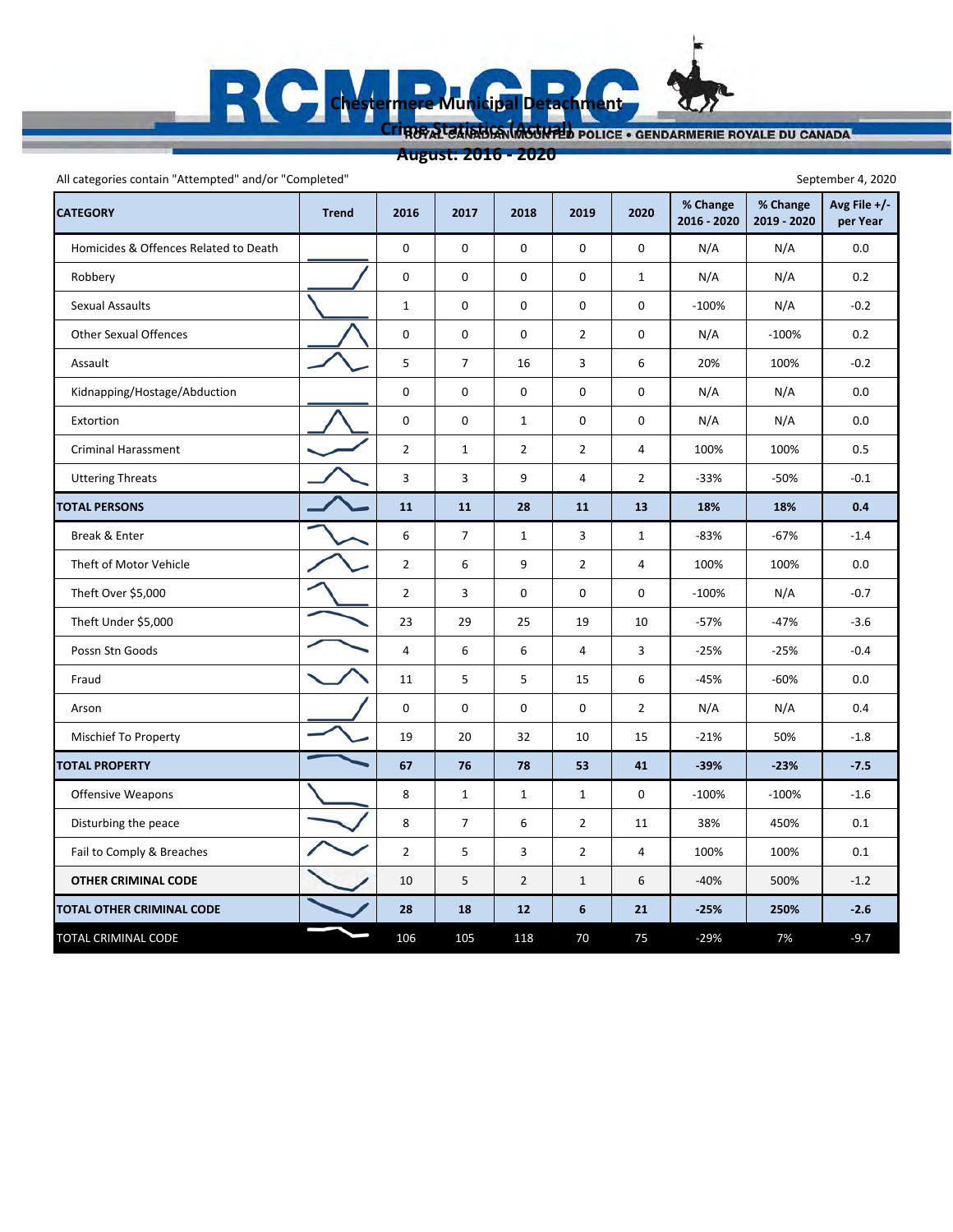## **August: 2016 ‐ 2020**

All categories contain "Attempted" and/or "Completed" September 4, 2020

| <b>CATEGORY</b>                        | <b>Trend</b> | 2016           | 2017           | 2018                    | 2019                    | 2020                    | % Change<br>2016 - 2020 | % Change<br>2019 - 2020 | Avg File $+/-$<br>per Year |
|----------------------------------------|--------------|----------------|----------------|-------------------------|-------------------------|-------------------------|-------------------------|-------------------------|----------------------------|
| Drug Enforcement - Production          |              | 0              | $\mathbf{1}$   | 0                       | $\mathsf 0$             | $\mathbf 0$             | N/A                     | N/A                     | $-0.1$                     |
| Drug Enforcement - Possession          |              | 5              | $\overline{7}$ | $\overline{7}$          | $\overline{2}$          | $\overline{2}$          | -60%                    | 0%                      | $-1.1$                     |
| Drug Enforcement - Trafficking         |              | $\overline{7}$ | $\mathbf{1}$   | 0                       | 0                       | $\mathbf{1}$            | -86%                    | N/A                     | $-1.3$                     |
| Drug Enforcement - Other               |              | 0              | 0              | 0                       | $\mathbf 0$             | 0                       | N/A                     | N/A                     | 0.0                        |
| <b>Total Drugs</b>                     |              | 12             | 9              | $\overline{7}$          | $\overline{2}$          | $\overline{\mathbf{3}}$ | -75%                    | 50%                     | $-2.5$                     |
| Cannabis Enforcement                   |              | 0              | 0              | 0                       | $\mathbf{1}$            | 0                       | N/A                     | $-100%$                 | 0.1                        |
| Federal - General                      |              | $\overline{2}$ | $\overline{2}$ | $\mathbf{1}$            | $\mathbf{1}$            | $\overline{2}$          | 0%                      | 100%                    | $-0.1$                     |
| <b>TOTAL FEDERAL</b>                   |              | 14             | 11             | 8                       | $\overline{\mathbf{a}}$ | 5                       | $-64%$                  | 25%                     | $-2.5$                     |
| Liquor Act                             |              | 3              | 6              | $\overline{2}$          | 4                       | 3                       | 0%                      | $-25%$                  | $-0.2$                     |
| Cannabis Act                           |              | 0              | 0              | 0                       | $\mathbf{1}$            | $\mathbf{1}$            | N/A                     | 0%                      | 0.3                        |
| Mental Health Act                      |              | 10             | 4              | 5                       | 4                       | 13                      | 30%                     | 225%                    | 0.6                        |
| <b>Other Provincial Stats</b>          |              | 8              | 24             | 13                      | 10                      | 16                      | 100%                    | 60%                     | 0.2                        |
| <b>Total Provincial Stats</b>          |              | 21             | 34             | 20                      | 19                      | 33                      | 57%                     | 74%                     | 0.9                        |
| <b>Municipal By-laws Traffic</b>       |              | $\mathbf{1}$   | 0              | 0                       | 5                       | $\mathbf{1}$            | 0%                      | $-80%$                  | 0.5                        |
| Municipal By-laws                      |              | 33             | 61             | 26                      | 31                      | 64                      | 94%                     | 106%                    | 3.2                        |
| <b>Total Municipal</b>                 |              | 34             | 61             | 26                      | 36                      | 65                      | 91%                     | 81%                     | 3.7                        |
| Fatals                                 |              | 0              | 0              | 0                       | 0                       | 0                       | N/A                     | N/A                     | 0.0                        |
| Injury MVC                             |              | $\overline{2}$ | $\overline{2}$ | $\mathbf{1}$            | $\mathbf{1}$            | 3                       | 50%                     | 200%                    | 0.1                        |
| Property Damage MVC (Reportable)       |              | 11             | 20             | 23                      | 16                      | 9                       | $-18%$                  | -44%                    | $-0.8$                     |
| Property Damage MVC (Non Reportable)   |              | $\mathbf{1}$   | $\overline{2}$ | $\mathbf{1}$            | $\mathbf{1}$            | 4                       | 300%                    | 300%                    | 0.5                        |
| <b>TOTAL MVC</b>                       |              | 14             | 24             | 25                      | 18                      | 16                      | 14%                     | $-11%$                  | $-0.2$                     |
| <b>Provincial Traffic</b>              |              | 124            | 329            | 523                     | 598                     | 218                     | 76%                     | $-64%$                  | 45.7                       |
| <b>Other Traffic</b>                   |              | 4              | 6              | $\bf{0}$                | $\overline{2}$          | 4                       | $0\%$                   | 100%                    | $-0.4$                     |
| <b>Criminal Code Traffic</b>           |              | 5              | 11             | $\overline{\mathbf{z}}$ | 9                       | $\overline{7}$          | 40%                     | $-22%$                  | 0.2                        |
| <b>Common Police Activities</b>        |              |                |                |                         |                         |                         |                         |                         |                            |
| <b>False Alarms</b>                    |              | 28             | 34             | 14                      | 11                      | 10                      | $-64%$                  | $-9%$                   | $-5.9$                     |
| False/Abandoned 911 Call and 911 Act   |              | $\mathbf{1}$   | 3              | 0                       | $\pmb{0}$               | 3                       | 200%                    | N/A                     | 0.1                        |
| Suspicious Person/Vehicle/Property     |              | 22             | 17             | 33                      | 20                      | 18                      | $-18%$                  | $-10%$                  | $-0.5$                     |
| <b>Persons Reported Missing</b>        |              | $\mathbf{1}$   | $\mathbf{1}$   | 9                       | $\mathbf{1}$            | $\mathbf{2}$            | 100%                    | 100%                    | 0.2                        |
| Search Warrants                        |              | $\pmb{0}$      | $\mathbf 0$    | $\mathbf{0}$            | $\mathbf{1}$            | $\pmb{0}$               | N/A                     | $-100%$                 | 0.1                        |
| Spousal Abuse - Survey Code (Reported) |              | 16             | 18             | 28                      | 18                      | 13                      | $-19%$                  | -28%                    | $-0.6$                     |
| Form 10 (MHA) (Reported)               |              | 0              | $\mathbf 0$    | $\mathbf 0$             | $\pmb{0}$               | $\overline{\mathbf{a}}$ | N/A                     | N/A                     | 0.8                        |